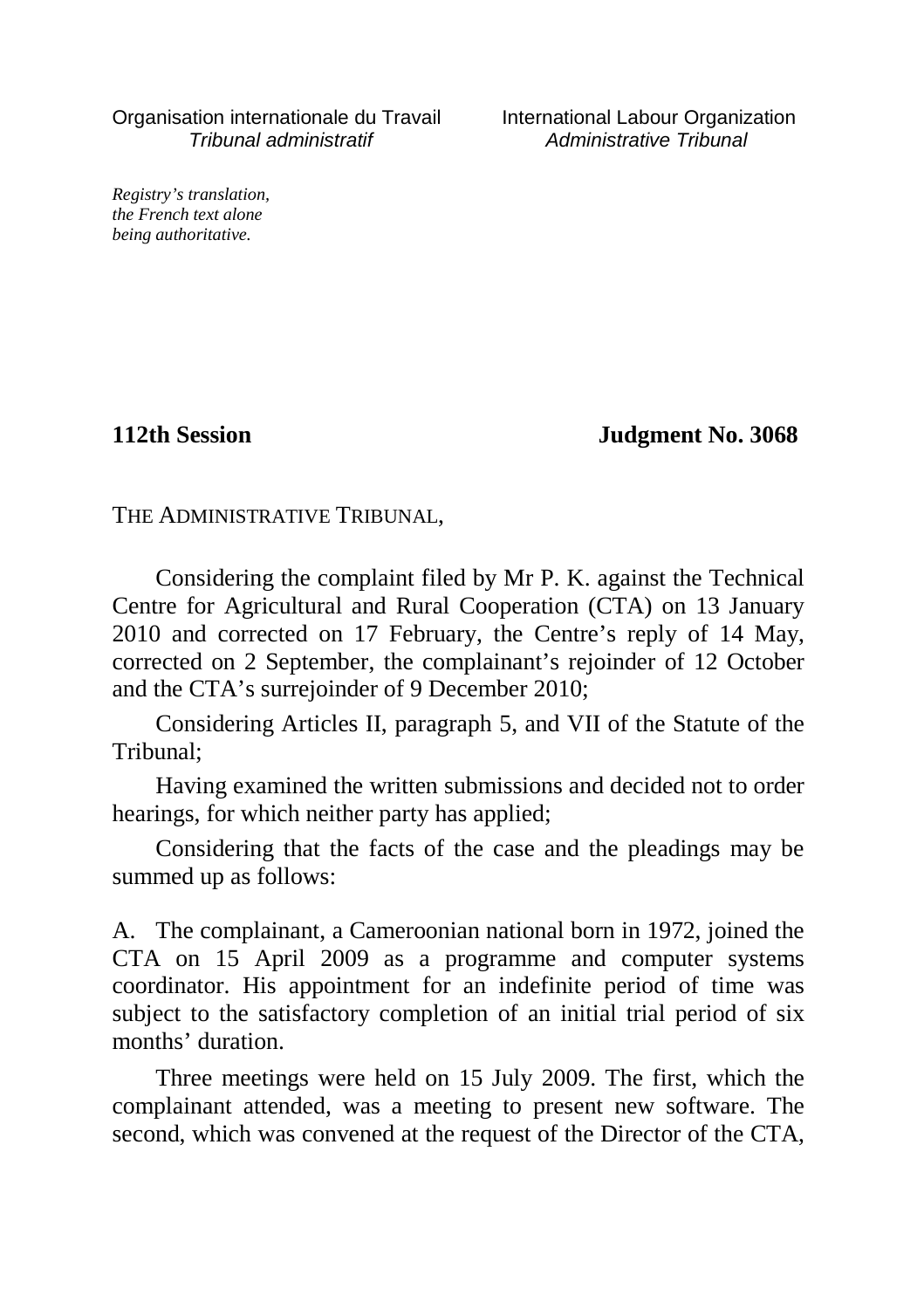was not attended by the complainant. Its purpose was to take stock of his performance and to prepare for the third meeting. During the latter, the complainant was informed that, in the wake of a technical incident on 13 July, the Director had expressed doubts about his professional capabilities. He was also asked to provide a progress report for the period April-June 2009. On 17 July the complainant submitted a report covering the period April to mid-July 2009, and on 4 August he submitted another covering the second half of July. On 6 August he had an interview with the Head of the Administration and Human Resources Department during which his professional conduct was discussed. The latter made a record of their talks in a "note for the file" which mentioned "[p]rofessional shortcomings" and an "inability to communicate". On the following day the Director of the Centre informed the complainant orally that he had decided to terminate his contract with immediate effect, as his service since the beginning of his appointment had been deemed unsatisfactory.

On 7 September 2009, relying on Article 66 of the Staff Regulations of the CTA, the complainant sent the Director "an appeal requesting the cancellation" of the decision to dismiss him, which he considered to be "entirely unfounded", and asking the Director to send him a copy of the decision, which he had not yet received. By a letter of 14 September the Head of the Administration and Human Resources Department replied that the Centre had taken due note of the complainant's letter of 7 September and reminded him that on 13 August he had signed a final account statement. He appended to this letter the decision in question, dated 7 August 2009, in which the Director informed the complainant that his trial period was being ended with "immediate departure". It was stated that this decision was based inter alia on the Staff Regulations of the CTA, the interviews which the complainant had had with the head of the above-mentioned department, especially on 6 August, and the unsatisfactory nature of his service.

On 29 September the complainant wrote to the ACP-EC Committee of Ambassadors to request a "preliminary attempt at conciliation" in his dispute with the Centre regarding the termination of his employment contract. Having received no reply to this request,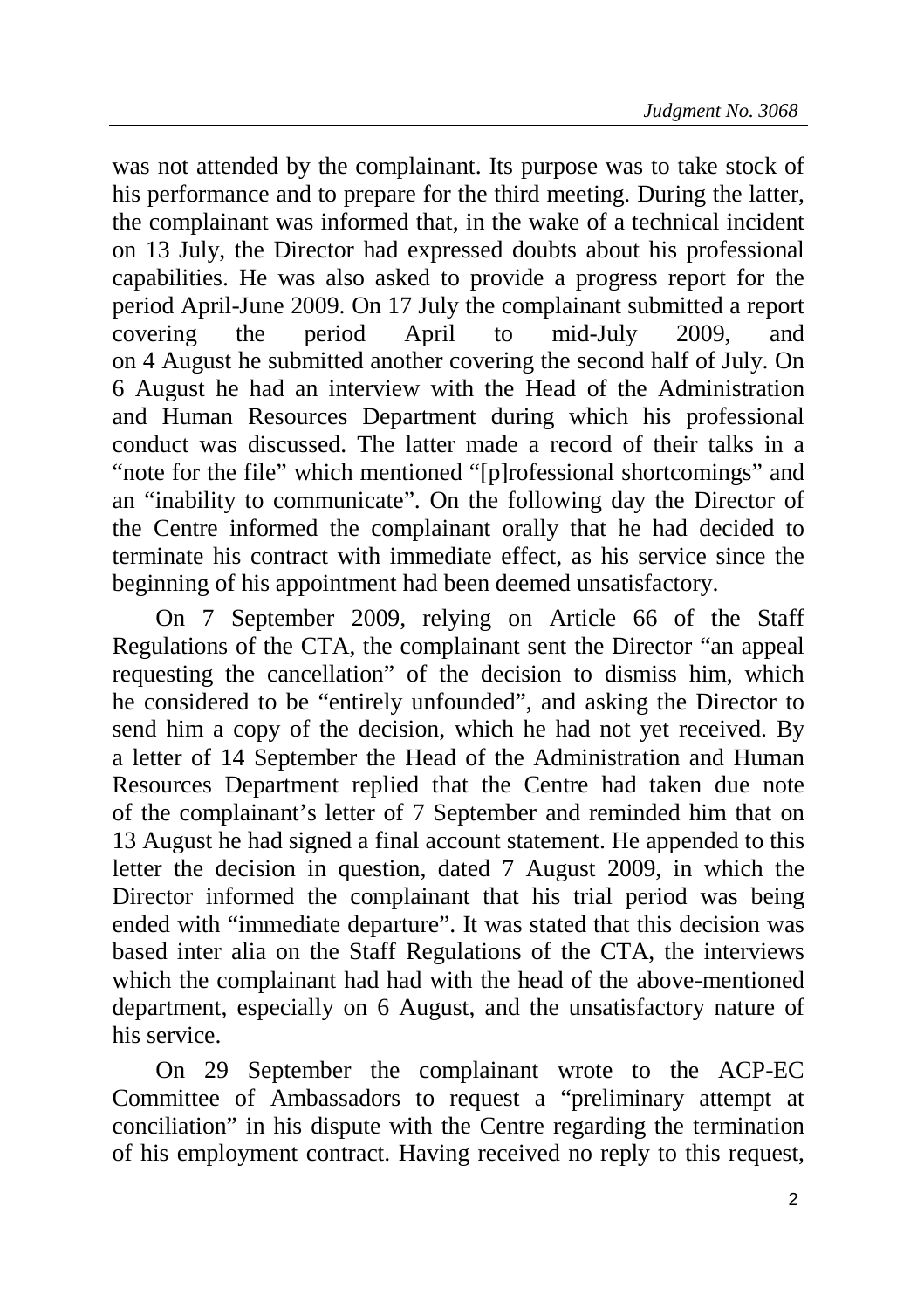on 20 November 2009 he sent a letter to the Chairman of the Executive Board of the Centre, entitled "Appeal requesting the cancellation of the CTA's decision". In this letter, he not only stated that he sought conciliation, but also requested the cancellation of the decision of 7 August and his reinstatement.

By a letter of 8 February 2010 the Director informed the complainant that there was no reason to entertain his appeal of 20 November 2009, because the Executive Board was not a judicial body and because, even if the letter of 20 November were to be regarded as a request for the appointment of a conciliator, it would be "inadmissible" as the complainant had not previously lodged an internal complaint within the meaning of Article 66(2).

In his complaint form the complainant states that he is challenging the implied decision to reject his request of 20 November 2009.

B. The complainant considers, first, that the Centre did not comply with Article 24(2) and (3) of the Staff Regulations, because he was not notified, at once and in writing, of the decision to dismiss him and the decision does not rest on any genuine and sufficient grounds. He asserts that he was never informed about any targets and therefore of the criteria for assessing his performance and that, during his trial period, he received no warning that his service was unsatisfactory or that he might lose his job, nor any assessment report. He also complains that his right to be heard was not respected and that the Centre acted in breach of the Tribunal's case law and of general principles of law by failing to offer him a chance to improve. Moreover, he submits that his dismissal was wrongful since the Director – according to the explanations which he provided on 7 August 2009 – based his decision on information from persons who, in his view, were not in a position to judge his work.

Second, the complainant contends that the decision which was sent to him on 14 September 2009 had been backdated to 7 August 2009 and that the reasons it contains differ from those supplied by the Director at the meeting of 7 August 2009. In his opinion, this betrays the Centre's bad faith. He also states that the decision is based on documents and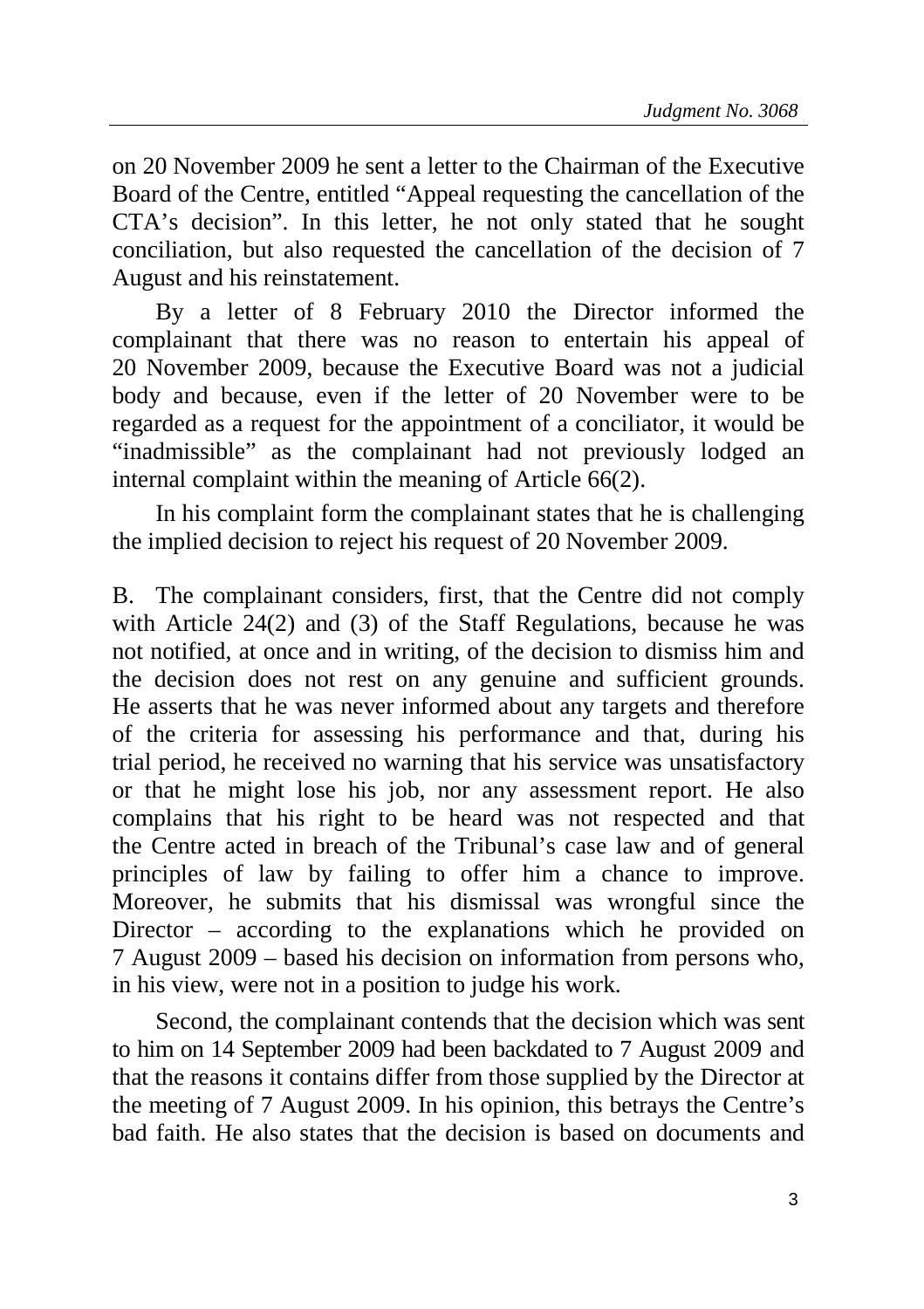facts which are incorrect, or which have been invented in an attempt to justify the decision to terminate his contract. Lastly, he submits that his dismissal undermined his dignity and damaged his professional reputation.

He requests the cancellation of the impugned decision and his reinstatement, plus the payment of the salary and allowances which he considers are due to him since his dismissal. Failing this, he claims damages for material injury in an amount equivalent to five years' salary, allowances and benefits. He also claims various amounts in compensation, including 40,000 euros for the moral injury which he considers he has suffered, and costs in the amount of 5,000 euros.

C. In its reply the Centre contends that the complaint is irreceivable, because the complainant did not lodge an internal complaint against the dismissal decision of 7 August 2009, as he was required to do under Article 66(2) of the Staff Regulations. Although he described his letter of 7 September 2009 as "an appeal requesting the cancellation" of the decision, it did not constitute a complaint within the meaning of Article 66. By directly requesting conciliation, the complainant "skipped" a pre-litigation phase and therefore failed to respect the requirements of Article 67 of the Staff Regulations.

On the merits and subsidiarily, the Centre submits that the dismissal decision was in accordance with Article 24 of the Staff Regulations. Indeed, although there was some delay due to the summer holidays, a written version of this decision, summarising the grounds for dismissal which were explained in detail during the meeting of 7 August 2009, was sent to the complainant on 14 September 2009. The defendant adds that the decision in question, based on Article 35(a) of the Staff Regulations, is lawful. It holds that the complainant did not prove that he had the requisite qualifications for his post. Moreover, he received several warnings about the quality of his service. In addition, he had well-defined targets: his duties were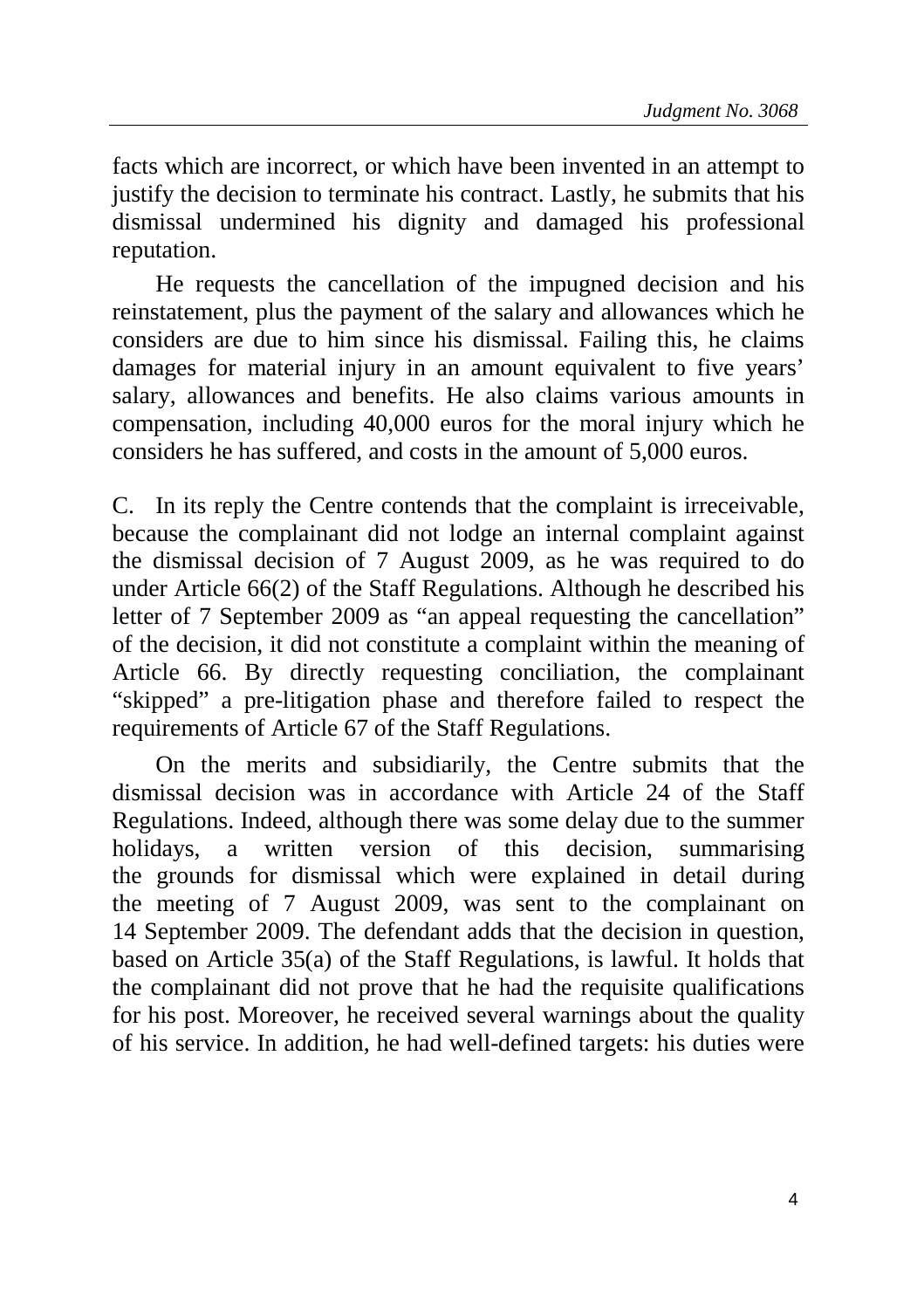described in the job announcement for his post and two detailed lists of tasks were sent to him on 27 May and 10 June 2009. Lastly, the Centre maintains that the complainant's right to be heard has not been breached, because during the meetings of 6 and 7 August 2009 he had an opportunity to express his viewpoint on the "professional shortcomings and poor interpersonal skills" for which he was criticised. It also denies that it undermined his dignity.

The Centre asks that the complainant be ordered to pay it costs.

D. In his rejoinder the complainant asserts that his complaint is receivable, since his letter of 7 September 2009 was a complaint within the meaning of Article 66 of the Staff Regulations. As the CTA had not replied within the two-month time limit laid down in paragraph 2 of that article, he was entitled to consider that silence as an implied rejection and to file an appeal under Article 67.

On the merits, he states that his ability had never been questioned before the technical incident on 13 July 2009 and he maintains that he had "neither the means, nor the opportunity" to improve his performance. He contends that, in deciding to terminate his contract during his trial period, the Director breached Article 29 of the Staff Regulations, which, as he understands it, offered the Director this possibility only at the end of the said period.

E. In its surrejoinder the Centre maintains that the complaint is irreceivable and submits that Article 35(a) of the Staff Regulations authorises dismissal during a trial period subject to compliance with the conditions laid down in Article 29(2) of the Regulations.

## CONSIDERATIONS

1. The complainant was recruited by the CTA as a programme and computer systems coordinator from 15 April 2009. His appointment for an indefinite period of time was subject to an initial trial period of six months' duration.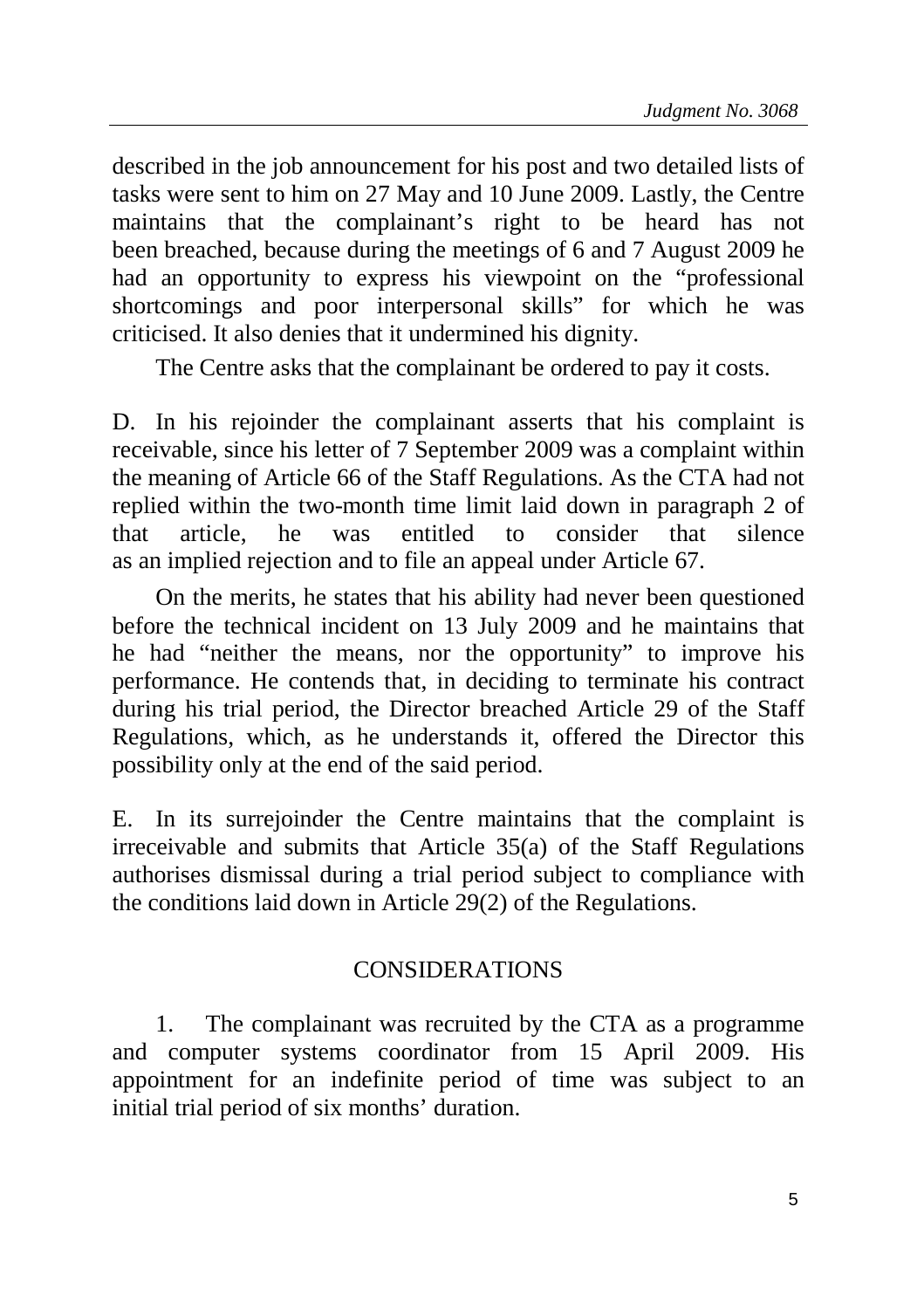2. His superiors found from the first weeks of his employment by the Centre that his performance did not meet the requirements of his post.

3. As in the Centre's opinion the efforts made to remedy this situation had proved fruitless, the Head of the Administration and Human Resources Department emphasised, in a "note for the file" drawn up on 6 August 2009 with a view to assessing the complainant's merit at the end of the first half of his trial period, that he displayed "[p]rofessional shortcomings" and an "inability to communicate".

4. On 7 August the complainant was called to a meeting with the Director of the Centre, during which the latter announced that he had decided to cut short the complainant's trial period and therefore to terminate his appointment as from that same day.

5. The complainant then sought to challenge this decision through the internal appeal procedures provided for in Articles 66 and 67 of the Staff Regulations of the CTA. The provisions in question establish two successive procedures which the staff member must use before referring a case to the Tribunal. Under Article 66(2) staff members who intend to challenge a decision adversely affecting them must submit a "complaint" to the Director of the Centre within a period of two months. A "complaint" is defined as "a written document requesting that an amicable solution be found to the dispute in question". In the event of a decision rejecting the complaint, which may be implied where the Director has not notified his decision to the staff member concerned within a period of two months, Article 67 provides that a conciliation procedure must be initiated in accordance with the provisions of Annex IV to the Staff Regulations. Pursuant to Article 4(3) of this annex, the staff member must then send the Executive Board a request for the appointment of a conciliator, whom the Board must appoint within 45 days. The conciliator thus appointed must propose the terms of a "just and objective settlement of the dispute" after examining the written submissions of both parties, in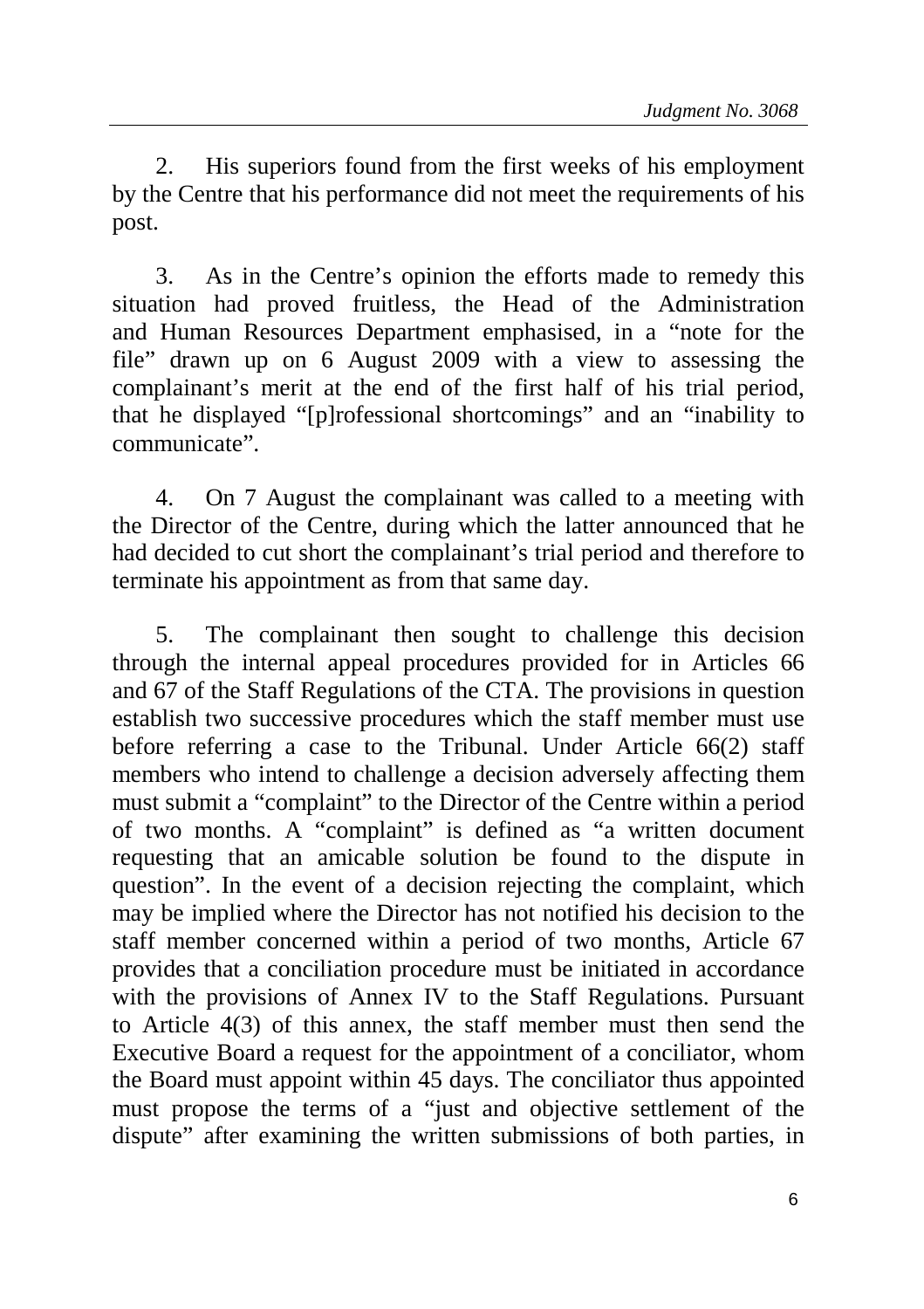accordance with the procedure laid down in Article 4 and after "a fair hearing of [...] the parties", each of whom "may be represented or assisted by an agent of his choice".

6. On 7 September 2009 the complainant sent the Director of the Centre a letter in order to lodge an "appeal requesting the cancellation of the decision to dismiss [him]" of 7 August 2009, "under Article 66 of the Staff Regulations of the CTA", on the grounds that this decision "appear[ed] to [him] to be utterly unfounded". As he had not yet received the written version of this decision, he also requested that it be sent to him.

7. On 14 September the Head of the Administration and Human Resources Department replied – without expressly stating an opinion on whether the appeal was well founded, but implying that he regarded it as groundless – that the Centre had "take[n] due note of the content of [the complainant's] letter of 7 September". He enclosed a copy of the written version of the decision of 7 August.

8. On 20 November 2009, that is after the expiry of the twomonth time limit following the lodging of a complaint mentioned in Article 66(2) of the Staff Regulations, the complainant, acting on the basis of Article 67 and of Annex IV, sent the Executive Board a letter aimed at having his dispute with the Centre resolved by conciliation. Although it was not expressly presented as such, this letter was plainly a request for the appointment of a conciliator, formulated on the basis of Article 4(3) of the annex. It should be noted that this step had been preceded by the sending on 29 September 2009 of a letter having the same purpose, which had wrongly been addressed to the ACP-EC Committee of Ambassadors, which did not have the authority to entertain such a request. Although this earlier letter was premature in view of the above-mentioned time limit, as a matter of principle the Centre ought to have regarded it as a request to refer the matter to the Executive Board and ought therefore to have forwarded it to that body. However, as this issue has no influence on the outcome of the dispute, in order to simplify matters the Tribunal will treat the request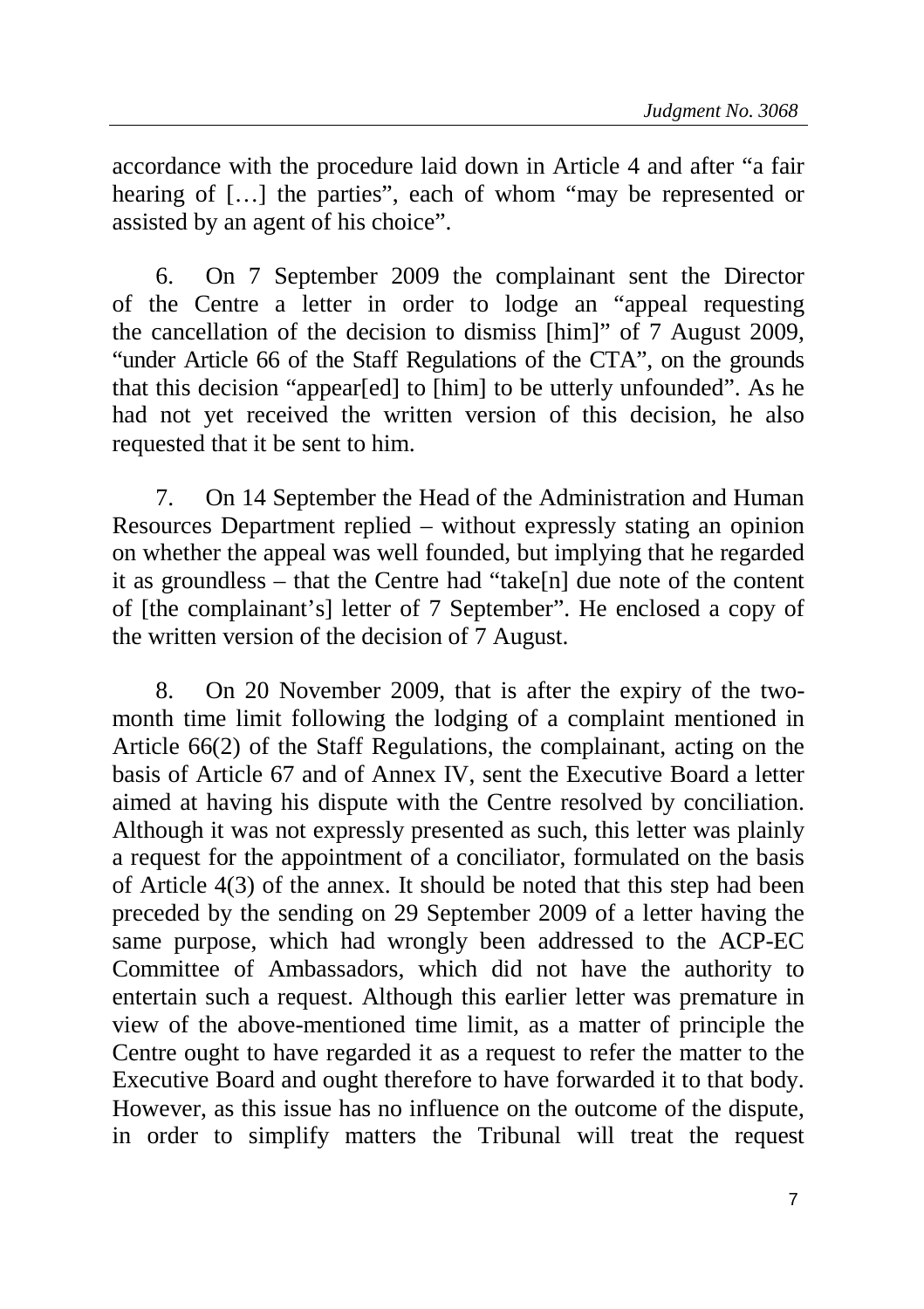submitted by the complainant on 20 November 2009 as that to which reference must be made here.

9. Since no conciliator was appointed by the Executive Board within the 45-day period stipulated in Article 4(3) of Annex IV, on 13 January 2010 the complainant filed a complaint with the Tribunal, challenging the implied decision to reject his request for the opening of a conciliation procedure.

10. By a letter of 8 February 2010 the Director of the CTA informed the complainant that he "consider[ed] that there [was] no reason to grant [his] request for conciliation". In his opinion, this request was in fact "inadmissible" because the complainant "ha[d] not [previously] lodged a complaint within the meaning of Article  $66(2)$ " of the Staff Regulations of the CTA. In view of this express rejection in the course of the proceedings, which has thus replaced the implied decision initially impugned before the Tribunal, the present complaint should be deemed to be directed against this new decision.

11. The complainant seeks the setting aside of the decision in question and also asks the Tribunal to order his reinstatement in his post or, failing this, to order the Centre to pay him a sum equivalent to five years' pay by way of material damages. He also claims various amounts in compensation, including 40,000 euros for moral injury.

12. The Centre argues that the complaint is irreceivable. It develops the reasoning set out in its letter of 8 February 2010 by submitting that, as the complainant did not, in its opinion, file an internal complaint against the decision of 7 August 2009, and as he could not therefore request the opening of a conciliation procedure, he did not exhaust the internal means of redress available to CTA staff. The Centre infers from this that the present complaint is irreceivable pursuant to Article VII, paragraph 1, of the Statute of the Tribunal.

13. The Tribunal will not, however, accept this argument.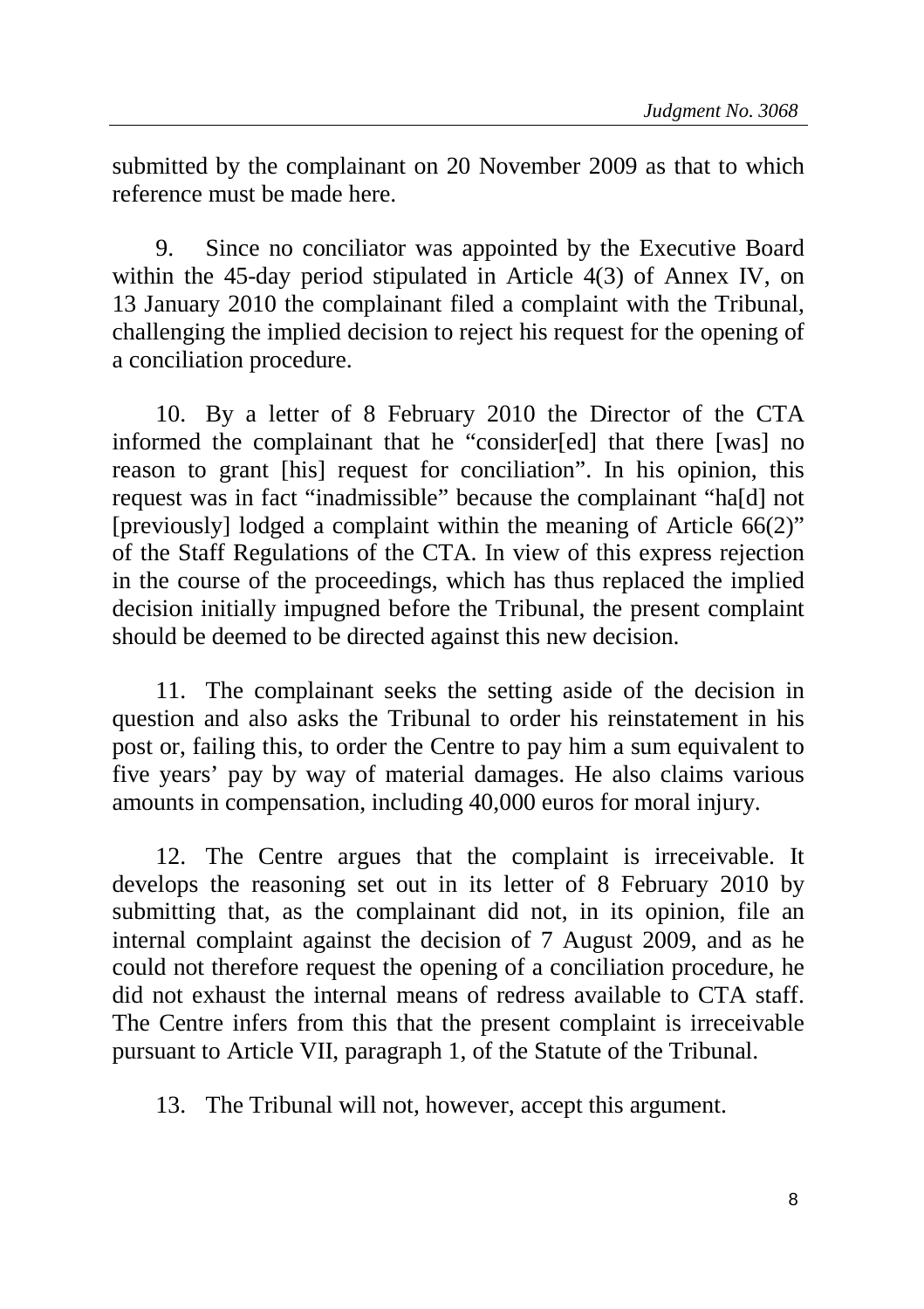14. In support of its contention that the letter of 7 September 2009 did not constitute a complaint within the meaning of Article 66(2) of the Staff Regulations, the Centre submits that the complainant, who indicated in that letter that he was lodging "an appeal requesting the cancellation" of the disputed decision, did not put forward any legal or factual argument to underpin his challenge.

15. However, neither the fact that the complainant employed the word "appeal" instead of the correct term "complaint" which appears in Article 66, nor the fact that he stated that this appeal sought the "cancellation" of the said decision, whereas the wording of this article refers more broadly to finding an "amicable solution", prevents the characterisation of the letter in question as a complaint, particularly because the complainant had taken care to state explicitly in this letter that he wished to avail himself of the provisions of Article 66 and had sent the letter to the Director of the Centre, who was the competent authority for examining the complaint.

16. Moreover, the fact that only very brief grounds were set out in the complaint in question did not entitle the authority to which it had been submitted to refuse to treat it as such, nor did it render the complaint inadmissible. Contrary to the CTA's submissions, there is no general rule of procedure which requires internal appeals submitted by the staff of international organisations to be formally accompanied by an explicit statement of legal or factual grounds. According to the Tribunal's case law, for a letter addressed to an organisation to constitute an appeal, it is sufficient that the person concerned clearly expresses therein his or her intention to challenge the decision adversely affecting him or her and that the request thus formulated can be granted in some meaningful way (see Judgments 461, under 3, 1172, under 7, and 2572, under 9). The grounds for such appeals therefore have to be stated only when the provisions of the staff rules and regulations governing them expressly require this. Article 66(2) of the Staff Regulations of the CTA states only that a complaint submitted by a staff member must take the form of a "written document"; it does not stipulate that the staff member concerned must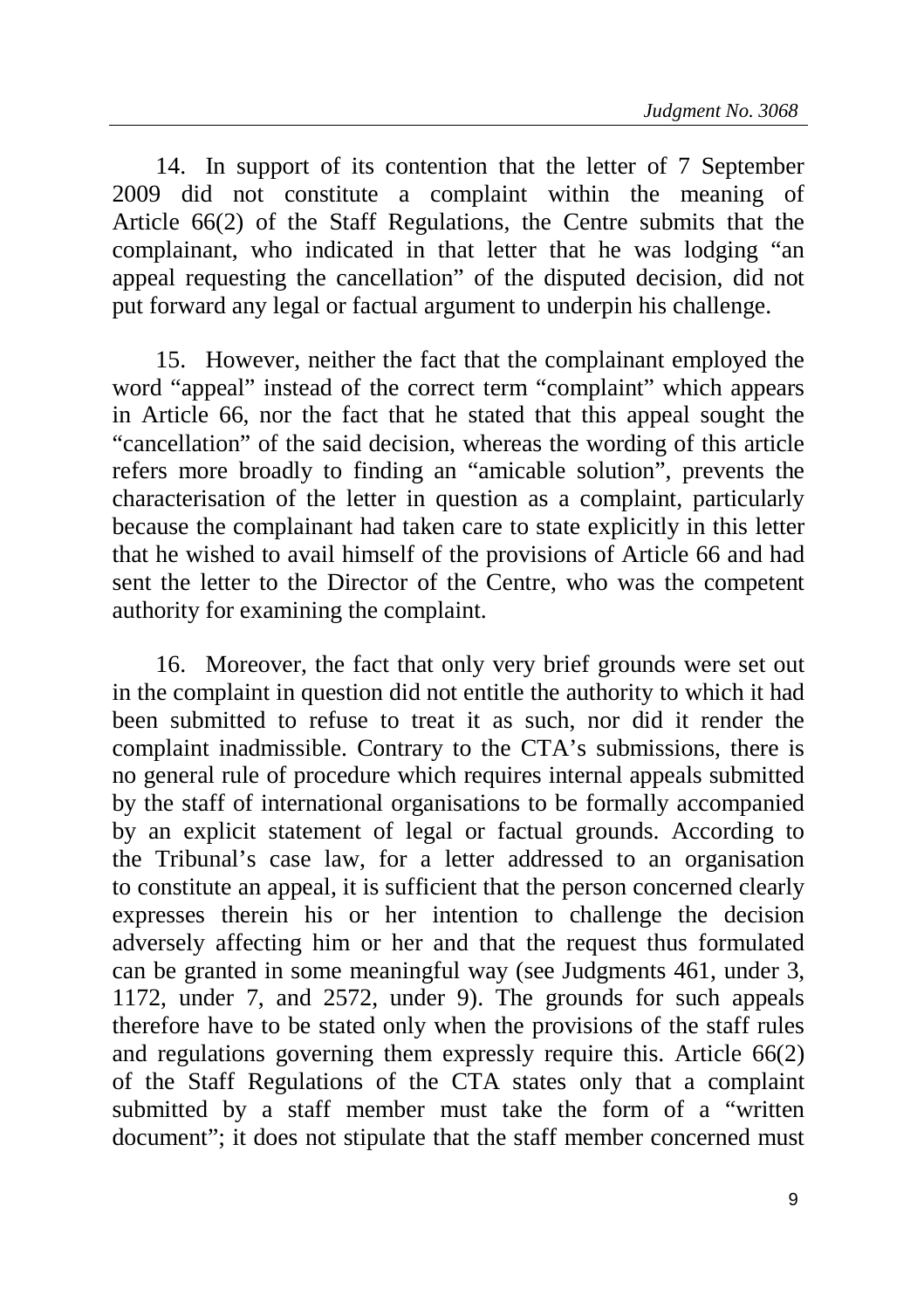specify the legal or factual grounds on which he or she intends to rely. In addition, the statement in the complainant's letter that he considered the decision to terminate his appointment to be "utterly unfounded" did in fact give the Centre enough information for it to be able to grasp the substance of his complaint, bearing in mind the nature of and reasons behind that decision. It was clear that, in essence, the complainant thus meant to call into question the assessment of his professional merit during his trial period. In any case, if the Centre felt that the complaint did not contain sufficient details for it to be able to examine the complaint and, as it says in its written submissions, to explain properly the reasons for its rejection, it was up to the Centre to ask the complainant for additional information.

17. Nor is there any merit in the Centre's argument that the complainant ought to have filed a new complaint after he had received the written version of the decision of 7 August 2009. As he had not received that decision by 7 September, the complainant had challenged it on the sole basis of the oral communication thereof, and he was by no means obliged to lodge a second complaint against it once he had taken cognizance of the written version. Indeed, it is singularly inappropriate that the Centre should rely on this argument since, under Article 24(2) of the Staff Regulations, it has to communicate in writing any decision relating to a specific individual "at once" and, in this case, it failed to honour this obligation. Moreover, the Tribunal notes that the reason put forward by the defendant to explain this failure, namely the slackening of the Centre's activity over the summer holidays, cannot be regarded as valid in view of the gravity for a staff member of having his or her appointment terminated and the fact that, in this case, there was nothing which obliged the CTA to take this decision – before the complainant had even completed his trial period – during the holiday period.

18. It follows that the complainant did lodge an internal complaint against the decision of 7 August 2009 and that this complaint was undeniably admissible. Although the letter of 14 September 2009 – which, moreover, did not come from the Director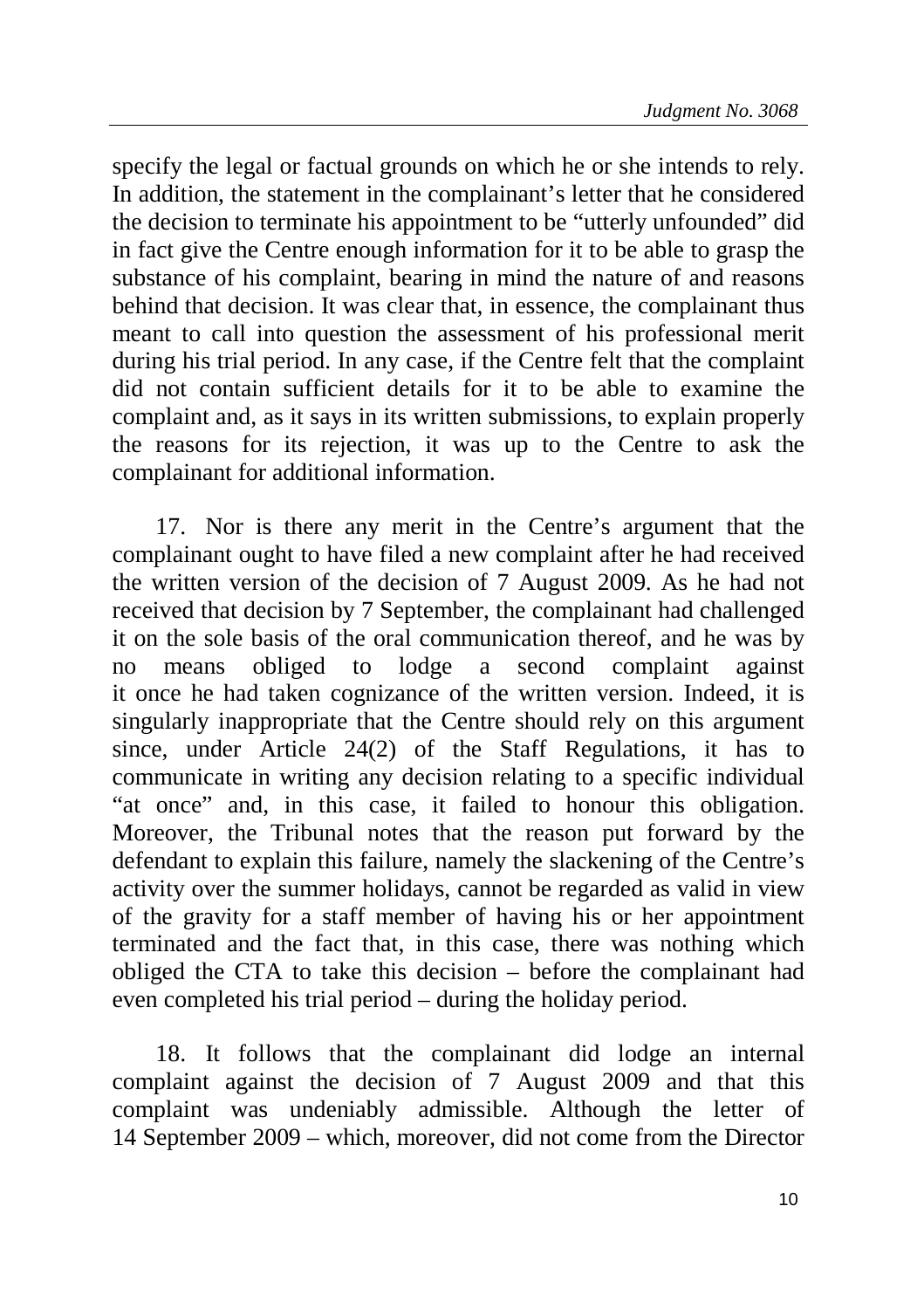himself, who was the only authority competent to issue a decision on such a complaint – did not constitute a formal reply, the complaint was in any case implicitly rejected upon the expiry of the two-month period provided for in Article 66(2) of the Staff Regulations. The impugned decision of 8 February 2010 therefore wrongly rejected as "inadmissible" the complainant's request for the appointment of a conciliator. The same conclusion would have been reached even if the complaint of 7 September 2009 had itself been inadmissible since, pursuant to Article 67 of the Staff Regulations and Annex IV thereto, a conciliation procedure may be initiated whenever a complaint submitted within the requisite time limit is rejected, irrespective of the grounds for its rejection. In addition, the Tribunal notes that the decision of 8 February 2010 was not taken by the competent authority since, according to Article 4(3) of the abovementioned annex, it was up to the Executive Board and not the Director of the Centre to decide on the request to appoint a conciliator.

19. The foregoing considerations lead the Tribunal not only to dismiss the Centre's objection to receivability and to find that the impugned decision was unlawful, but also to note that the complainant has been unduly deprived of the benefit of the conciliation procedure for which provision is made in the Staff Regulations of the CTA.

20. It should be recalled that, as the Tribunal's case law has long emphasised, the right to an internal appeal is a safeguard which international civil servants enjoy in addition to their right of appeal to a judicial authority. Consequently, save in cases where the staff member concerned forgoes the lodging of an internal appeal, an official should not in principle be denied the possibility of having the decision which he or she challenges effectively reviewed by the competent appeal body (see, for example, on this point, Judgment 2781, under 15).

21. Hence, when it appears that a complainant has been unlawfully denied the benefit of his or her right to an internal appeal, the Tribunal often decides – in some instances on its own initiative – to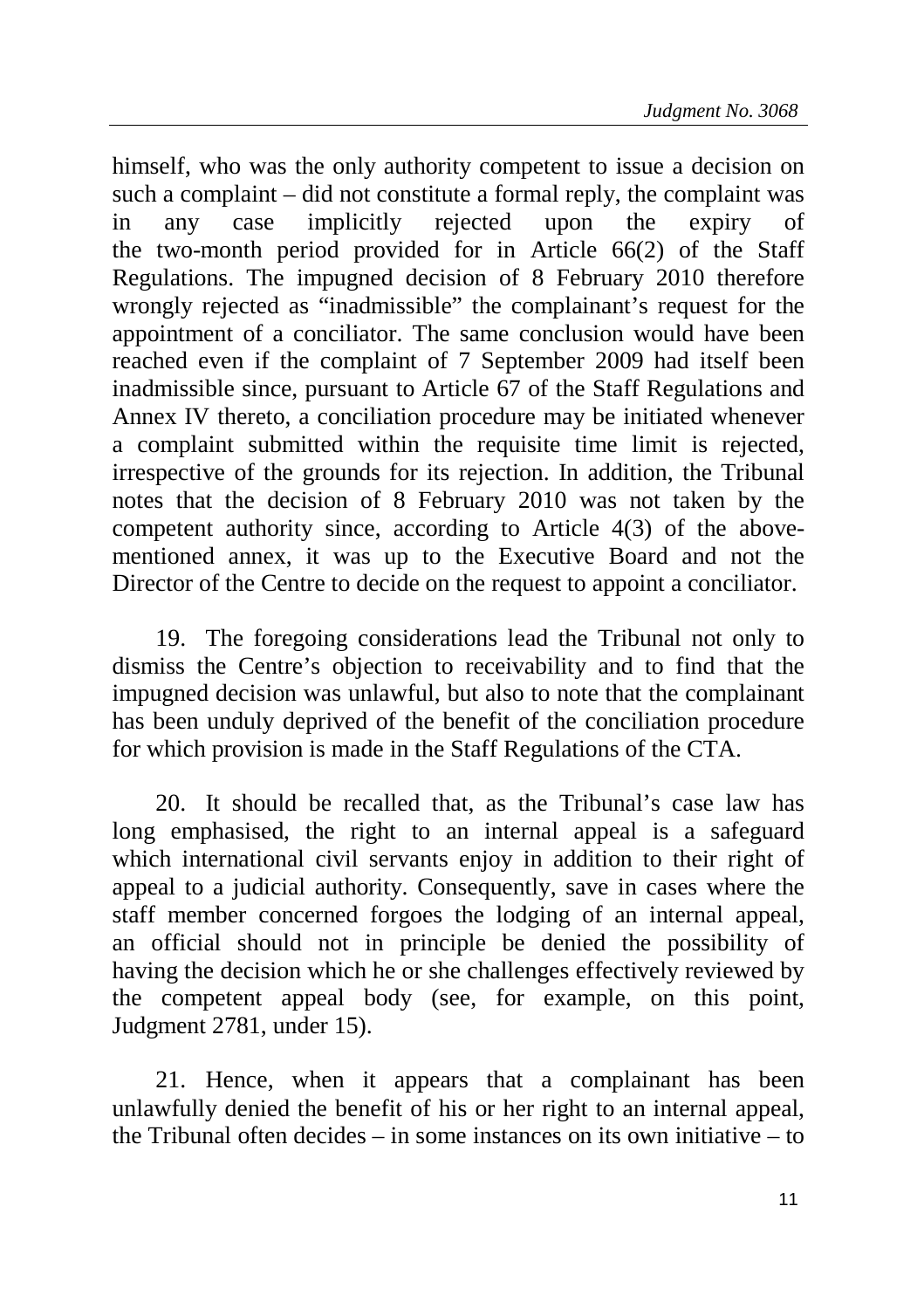refer the case back to the organisation rather than examine its merits. A further consideration justifying this solution is that it is, of course, quite possible that a review of the impugned decision by internal appeal bodies will suffice to settle the dispute definitively. The Tribunal has already had occasion to refer cases back to an organisation, with a view to their being submitted to the competent appeal body, in a variety of circumstances similar to those of the instant case. In one case, the executive head of an organisation had not forwarded to the appeal body an appeal which he had misinterpreted (see Judgment 1007); in another, an appeal lodged with the competent body had wrongly been dismissed as being time-barred (see the abovementioned Judgment 2781). This course of action is also frequently taken in cases where, even though a complainant's internal appeal has been examined by the competent body, the Tribunal finds that this did not occur under satisfactory conditions, because not all the evidence was borne in mind, for example, or because of a procedural flaw, and it is therefore desirable that the matter should be resubmitted to the appeal body (see, for example, Judgments 999, 2341, 2370, 2424 or 2530).

22. In the present case, the need for such referral is highlighted by the fact that, in view of the nature of the challenge raised by the complainant and the characteristics of the internal appeal procedure which would normally have been available to him, a complaint filed with the Tribunal does not offer him the possibility of such an extensive review of the impugned decision as would be provided by the said procedure.

23. Indeed, the crux of this dispute lies in the complainant's challenging of the assessment of his performance during his trial period, which led to the termination of his appointment. However, according to firm precedent, the Tribunal exercises only a limited power of review over such a decision. This decision will therefore be set aside, inter alia, if it was taken in breach of some rule of form or procedure, if it rests on a mistake of fact or of law, or if it stems from an abuse of authority (see, for example, Judgments 987,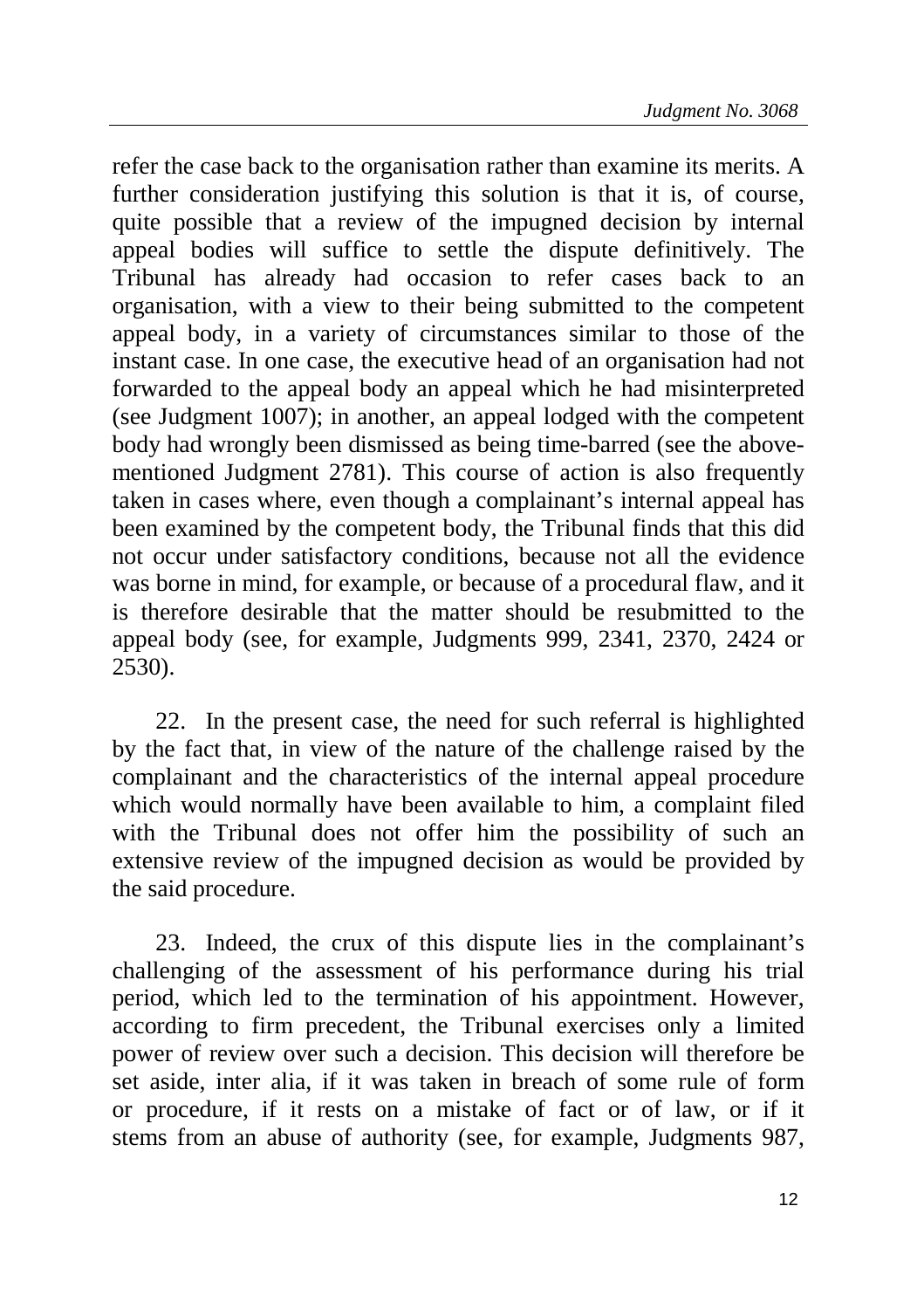under 2, 1817, under 5, or 2715, under 5). But so far as concerns the assessment of an official's merits, unless the Tribunal finds that clearly wrong conclusions have been drawn from the evidence, it will not substitute its own opinion for that of the executive head of the organisation. In an internal appeal procedure, especially in a conciliation procedure such as that for which provision is made in this case, there is on the contrary nothing to prevent a complainant from challenging the performance assessment and perhaps even obtaining a different one.

24. Furthermore, the very purpose of a conciliation procedure, which is to endeavour to resolve a dispute between the parties amicably, implies that the conciliator may have to take account of considerations of fairness or advisability. In this respect, such a procedure is fundamentally different from proceedings before the Tribunal, whose task is plainly not to explore possible settlements between the parties and which essentially gives a ruling in law. Thus, the internal appeal available to the complainant potentially offers him, for the same reason, greater advantages than those which he may expect to receive in proceedings before a judicial body.

25. It follows that the decision of the Director of the CTA of 8 February 2010 must be set aside and that the Tribunal will refer the case back to the Centre in order that the conciliation procedure for which provision is made in Article 67 of the Staff Regulations and in Annex IV thereto may be held. For the purpose of applying Article 4 of the annex, the request for the appointment of a conciliator, to which reference is made in paragraph 3, shall be that submitted on 20 November 2009, so that the complainant need not repeat this step, and the 45-day period within which the Executive Board must make this appointment, under the terms of the same paragraph, shall begin on the date on which this judgment is delivered.

26. The unjustified refusal to hold this conciliation procedure after the submission of the request of 20 November 2009 has delayed the final settlement of this dispute, no matter what solution may be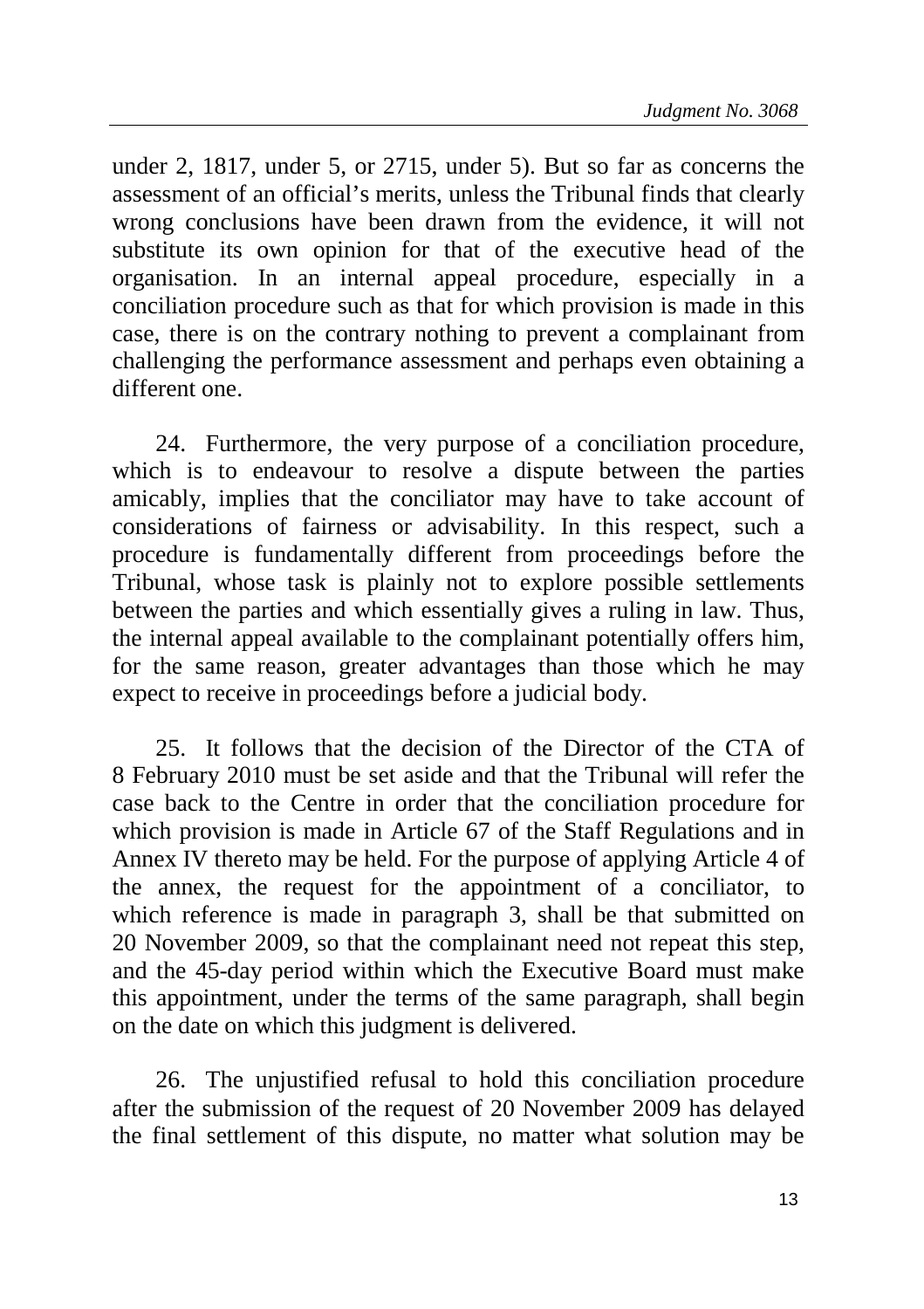found to it in due course. This decision has therefore itself caused the complainant injury for which fair redress may be given by ordering the Centre to pay him compensation in the amount of 2,000 euros.

27. As the complainant succeeds in part, he is entitled to costs, which the Tribunal sets at 1,000 euros.

28. The CTA submitted a counterclaim that the complainant should be ordered to pay it costs. It is plain from the foregoing that this counterclaim must be dismissed.

## DECISION

For the above reasons,

- 1. The decision of the Director of the CTA of 8 February 2010 rejecting the complainant's request for the appointment of a conciliator is set aside.
- 2. The case is referred back to the CTA in order that a conciliation procedure may be held as indicated under 25, above.
- 3. The Centre shall pay the complainant 2,000 euros as compensation for the injury caused by the delay in finally settling the case.
- 4. It shall also pay him costs in the amount of 1,000 euros.
- 5. The complainant's other claims are dismissed, as is the Centre's counterclaim.